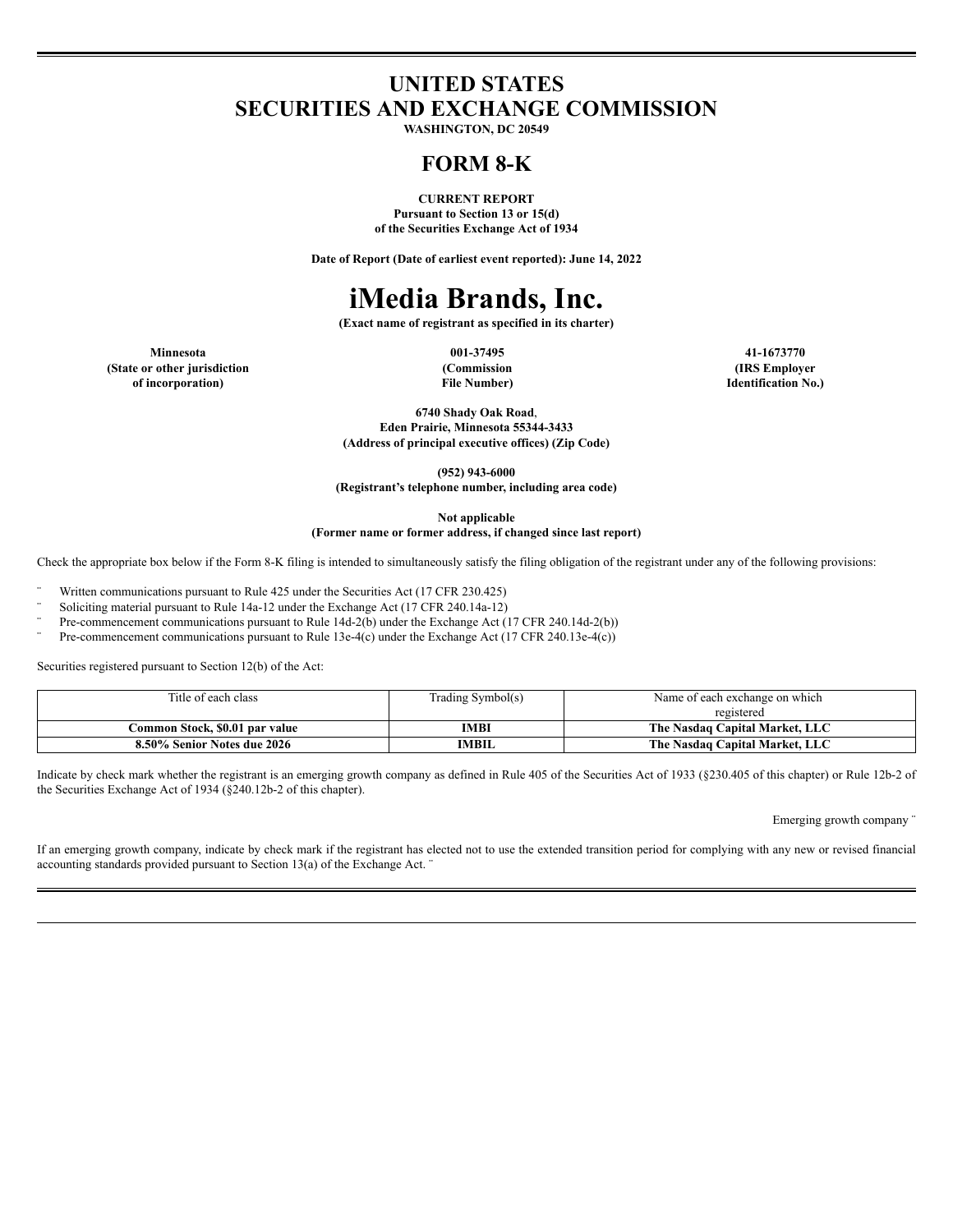# **Item 5.03 Amendments to Articles of Incorporation or Bylaws; Change in Fiscal Year**

As reported below in Item 5.07, on June 14, 2022, the shareholders of iMedia Brands, Inc. (the "Company") approved an amendment to the Company's Fourth Amended and Restated Articles of Incorporation (the "Articles of Incorporation") to increase the number of authorized shares of common stock to a total of 40,000,000 shares (the "Amendment"). The Amendment, which was included as Proposal No. 4 in the Company's proxy statement for its 2022 Annual Meeting of Shareholders filed with the Securities and Exchange Commission, became effective on June 14, 2022 upon filing of Articles of Amendment to the Articles of Incorporation with the Secretary of State of the State of Minnesota.

A copy of the Articles of Amendment as filed with the Secretary of State of the State of Minnesota is attached as Exhibit 3.1 to this Current Report on Form 8-K and is incorporated herein by reference. A copy of the Company's Fifth Amended and Restated Articles of Incorporation reflecting the Amendment is attached as Exhibit 3.2 to this Current Report on Form 8-K and is incorporated herein by reference.

# **Item 5.07 Submission of Matters to a Vote of Security Holders**

The Company held its 2022 Annual Meeting of Shareholders on June 14, 2022 (the "Annual Meeting"). Set forth below are the final voting results, as reported by the inspector of elections for the Annual Meeting. For more information about the proposals, please see the proxy statement for the Annual Meeting filed with the Securities and Exchange Commission on May 18, 2022.

#### 1. Election of Directors

The proposal to elect eight persons to serve as directors on the Company's Board of Directors until the next annual meeting of the shareholders resulted in the following votes:

| Nominee             | Votes For    | Withheld |
|---------------------|--------------|----------|
| Michael Friedman    | 12,814,500   | 571,078  |
| Landel C. Hobbs     | 12.450.959   | 934.619  |
| Jill Krueger        | 12,411,239   | 974,339  |
| Eyal Lalo           | 13,200,901   | 184,677  |
| Lisa A. Letizio     | 13,040,760   | 344,818  |
| Timothy A. Peterman | 13, 198, 726 | 186,852  |
| Darryl C. Porter    | 13.115.582   | 269,996  |
| Aaron P. Reitkopf   | 13.040.267   | 345,311  |

The eight nominees set forth above were elected to the Company's Board of Directors and will serve as directors until the Company's next annual meeting or until their respective successors are duly elected and qualified. There were 5,627,534 broker non-votes related to the foregoing proposal.

#### 2. Say-On-Pay Vote

The 2021 compensation of the Company's named executive officers was approved, on an advisory basis, by the following votes:

| For     | gainst<br>___ | stair | Broker<br>votes<br>Non<br>. |
|---------|---------------|-------|-----------------------------|
| $200 -$ | 54.64.        |       |                             |

#### 3. Re-approval of Shareholder Rights Plan

The proposal to re-approve the Company's Shareholder Rights Plan was approved by the following votes:

| For        | gainsi               | วรtair | - Votes<br>⊀roker<br>Non- |
|------------|----------------------|--------|---------------------------|
| 640<br>. . | .880<br>$\Delta 0^r$ |        |                           |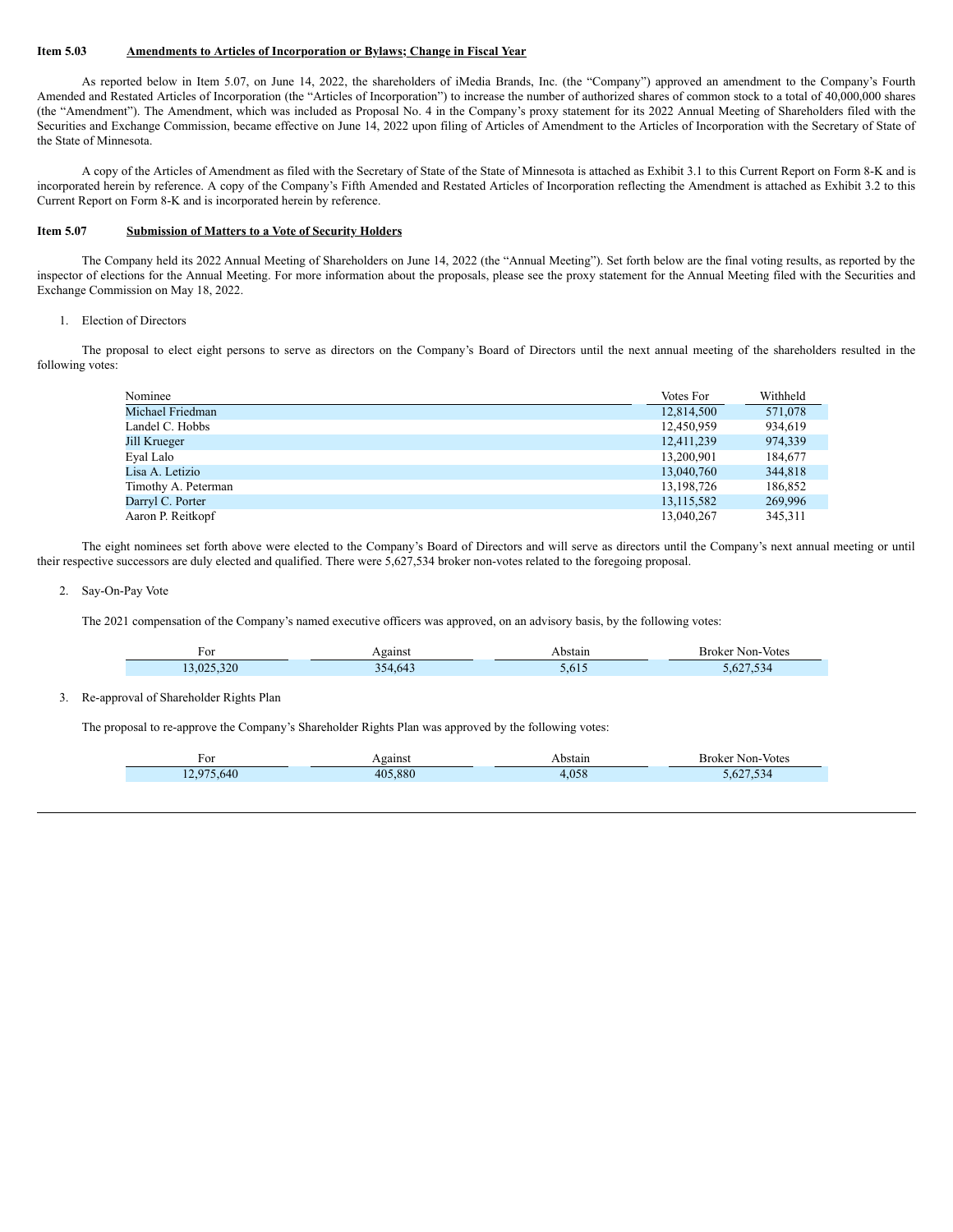The Shareholder Rights Plan will expire on the close of business on the date of the third annual meeting of shareholders following this Annual Meeting, unless the Rights Plan is re-approved by shareholders at that third annual meeting of shareholders.

4. The amendment to the Company's Fourth Amended and Restated Articles of Incorporation to increase the authorized shares of common stock was approved by the following votes:

| FOI<br>____                      | vgainst          | ostair | √on-<br>· Votes<br>Broker<br>. |
|----------------------------------|------------------|--------|--------------------------------|
| (02.22)<br>-603<br>$\sim$<br>.ZO | $- - -$<br>390,5 | ۱۵     |                                |

# **Item 9.01 Financial Statements and Exhibits**

(d) Exhibits

The following exhibits are being filed with this Current Report on Form 8-K:

# **EXHIBIT INDEX**

| Exhibit<br>No. | <b>Description</b>                                                                     | <b>Method of Filing</b>              |
|----------------|----------------------------------------------------------------------------------------|--------------------------------------|
| 3.1            | Articles of Amendment to the Articles of Incorporation, dated June 14, 2022            | <b>Filed electronically herewith</b> |
| 3.2            | Fifth Amended and Restated Articles of Incorporation, as amended through June 14, 2022 | <b>Filed electronically herewith</b> |
| 104            | Cover Page Interactive Data File (embedded within the Inline XBRL document)            | Filed electronically herewith        |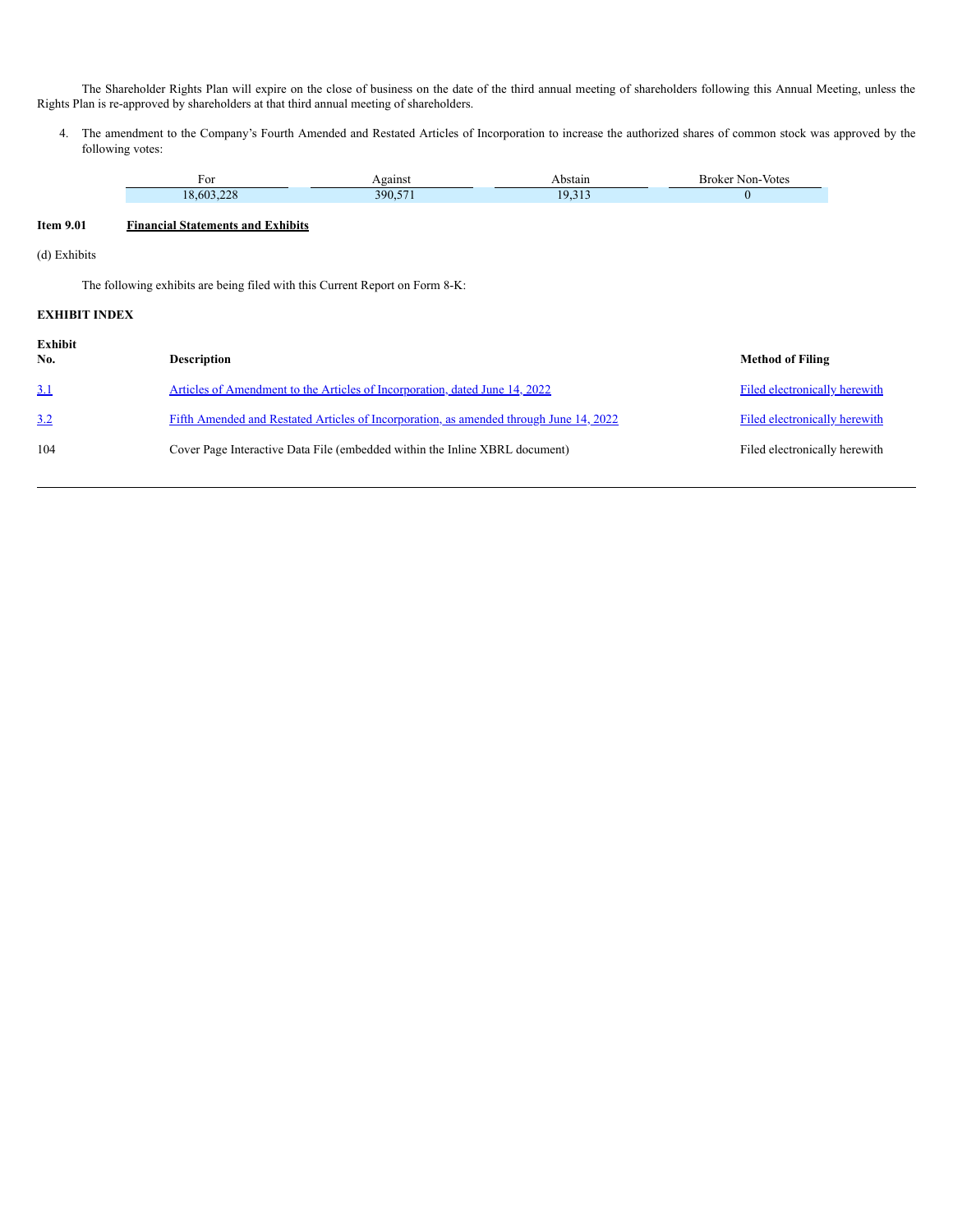# **SIGNATURES**

Pursuant to the requirements of the Securities Exchange Act of 1934, as amended, the Registrant has duly caused this report to be signed on its behalf by the undersigned hereunto duly authorized.

Date: June 14, 2022 iMedia Brands, Inc.

By: /s/ *Timothy A. Peterman*

Timothy A. Peterman Chief Executive Officer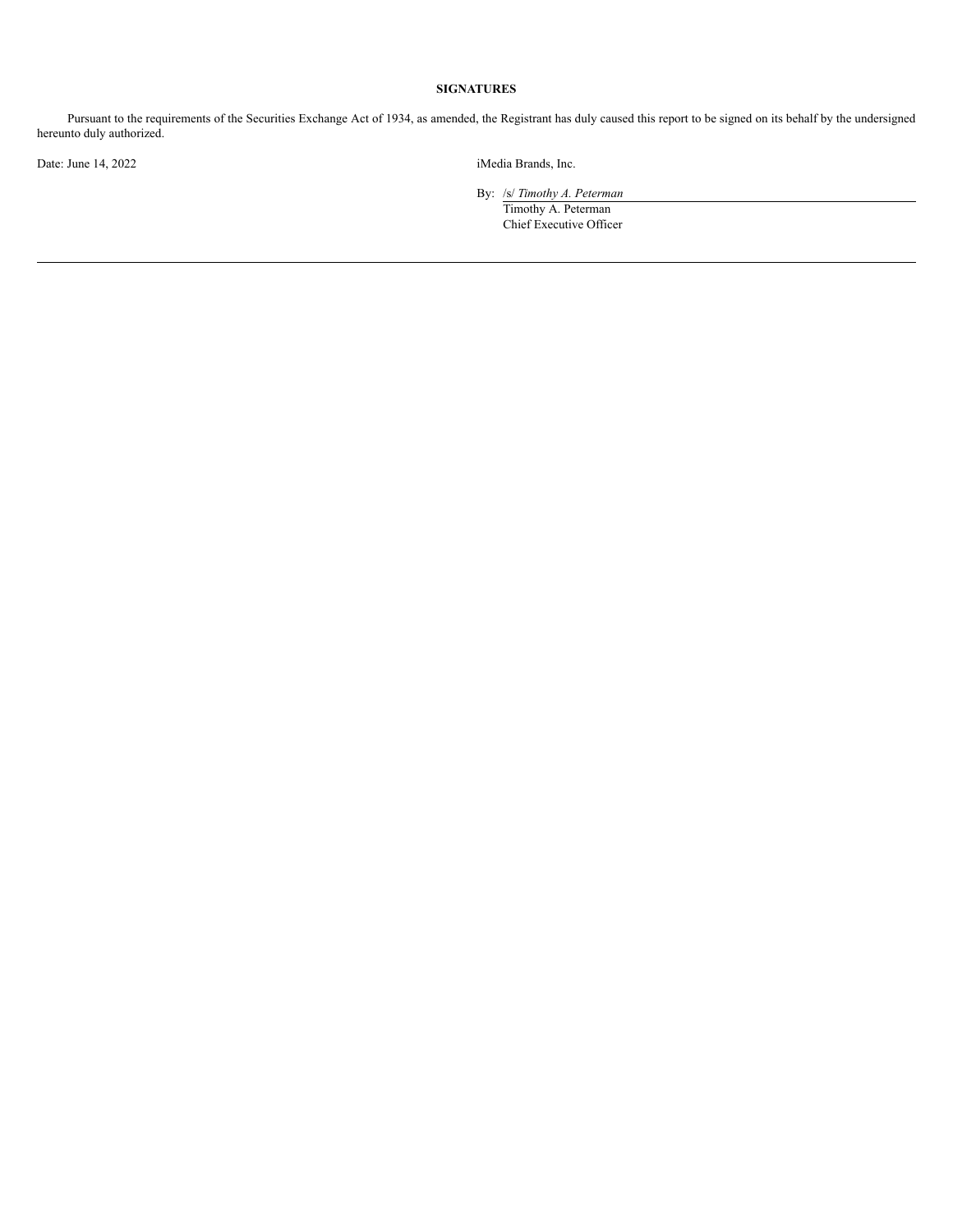#### **ARTICLES OF AMENDMENT OF ARTICLES OF INCORPORATION OF IMEDIA BRANDS, INC.**

The undersigned, Alex Wasserburger, in his capacity as Vice President, Deputy General Counsel and Corporate Secretary of iMedia Brands, Inc., a Minnesota corporation (the "Corporation"), hereby certifies that:

- 1. The name of the Corporation is iMedia Brands, Inc.
- 2. Article 3, Section A of the Corporation's Fourth Amended and Restated Articles of Incorporation has been amended to read in its entirety as follows:

"A. The Corporation is authorized to issue Ten Million (10,000,000) shares of capital stock and Forty Million (40,000,000) shares of common stock, having a par value of one cent (\$.01) per share in the case of common stock, and having a par value as determined by the Board of Directors in the case of preferred stock, to be held, sold and paid for at such times and in such manner as the Board of Directors may from time to time determine in accordance with the laws of the State of Minnesota."

3. That the foregoing amendment has been adopted in accordance with the requirements of, and pursuant to, Chapter 302A of the Minnesota Statutes.

IN WITNESS WHEREOF, I have subscribed my name this 14<sup>th</sup> day of June, 2022.

/s/ Alex Wasserburger

Alex Wasserburger *Vice President, Deputy General Counsel and Corporate Secretary*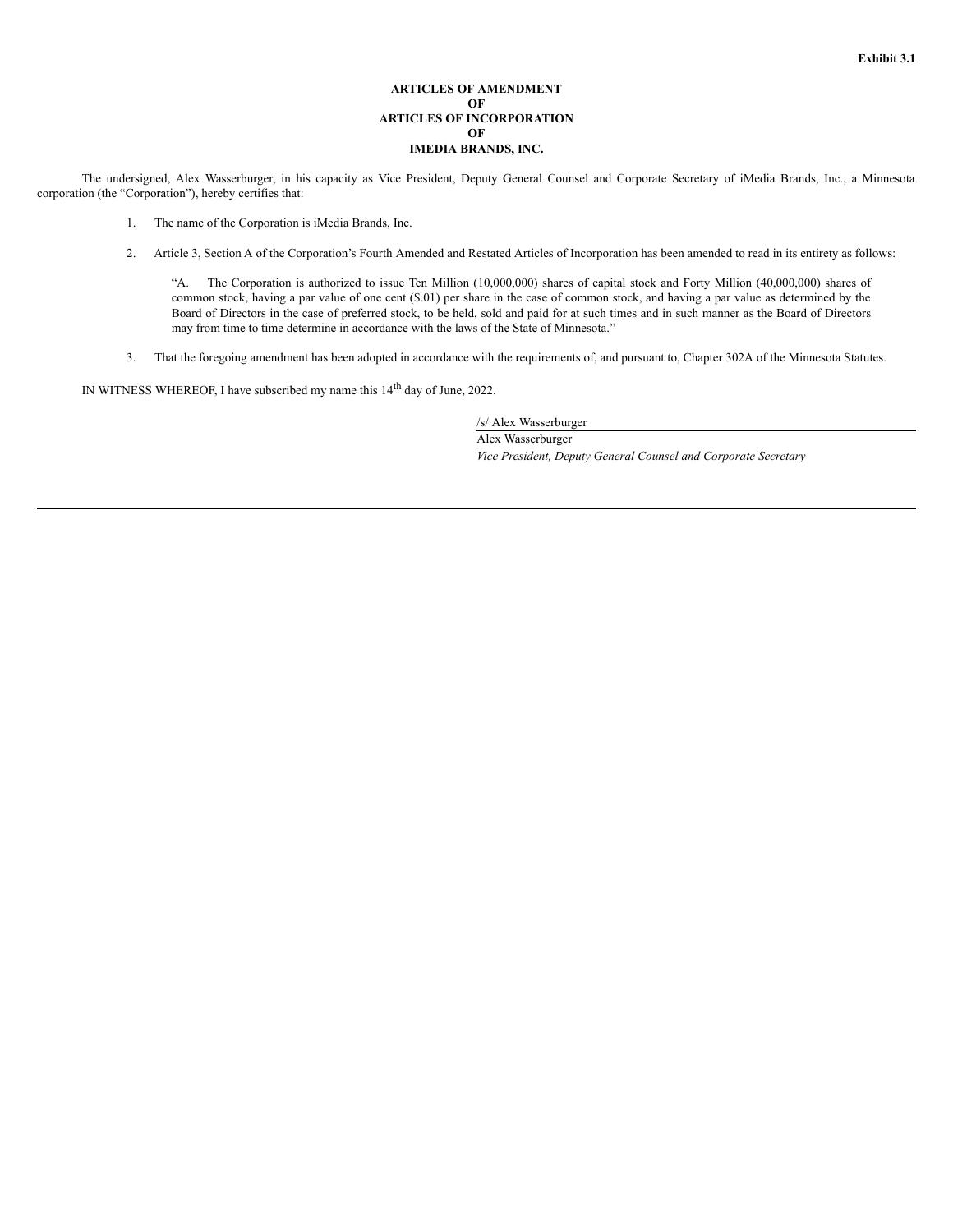# **IMEDIA BRANDS, INC.**

# **FIFTH AMENDED AND RESTATED ARTICLES OF INCORPORATION**

The undersigned, Alex Wasserburger, in his capacity as Vice President, Deputy General Counsel and Corporate Secretary of iMedia Brands, Inc., a Minnesota corporation (the "Corporation"), hereby certifies that:

- 1. The Corporation's articles of incorporation, as amended to date, is hereby amended and restated in its entirety as set forth in Attachment I.
- 2. This amendment restating the articles of incorporation correctly sets forth without change the corresponding provisions of the articles of incorporation as previously amended.
- 3. This amendment was adopted pursuant to Chapter 302A of the Minnesota Statutes.

IN WITNESS WHEREOF, I have subscribed my name this  $14<sup>th</sup>$  day of June, 2022.

/s/ Alex Wasserburger Alex Wasserburger

*Vice President, Deputy General Counsel & Corporate Secretary*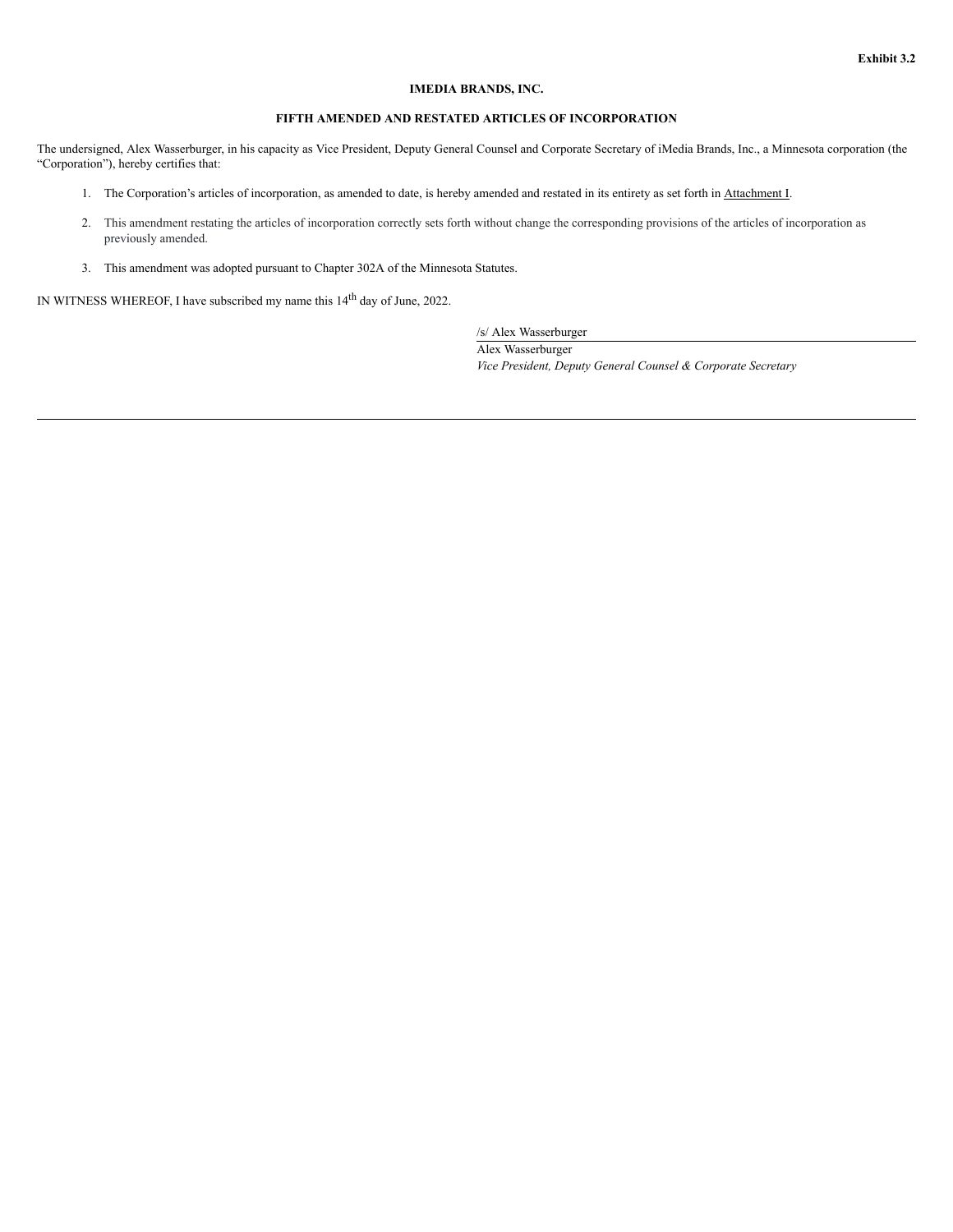#### **FIFTH AMENDED AND RESTATED ARTICLES OF INCORPORATION OF IMEDIA BRANDS, INC.**

# **ARTICLE 1**

NAME

The name of the Corporation is iMedia Brands, Inc.

# **ARTICLE 2**

## REGISTERED OFFICE

The address of the registered office of the Corporation is 6740 Shady Oak Road, Minneapolis, Minnesota 55344-3433.

# **ARTICLE 3**

**CAPITAL** 

- A. The Corporation is authorized to issue Ten Million (10,000,000) shares of capital stock and Forty Million (40,000,000) shares of common stock, having a par value of one cent (\$.01) per share in the case of common stock, and having a par value as determined by the Board of Directors in the case of preferred stock, to be held, sold and paid for at such times and in such manner as the Board of Directors may from time to time determine in accordance with the laws of the State of Minnesota.
- B. In addition to any and all powers conferred upon the Board of Directors by the laws of the State of Minnesota, the Board of Directors shall have the authority to establish by resolution more than one class or series of shares, either preferred or common, and to fix the relative rights, restrictions and preferences of any such different classes or series, and the authority to issue shares of a class or series to another class or series to effectuate share dividends, splits or conversion of the Corporation's outstanding shares.
- C. The Board of Directors shall also have the authority to issue rights to convert any of the Corporation's securities into shares of stock of any class or classes, the authority to issue options to purchase or subscribe for shares of stock of any class or classes, and the authority to issue share purchase or subscription warrants or any other evidence of such option rights which set forth the terms, provisions and conditions thereof, including the price or prices at which such shares may be subscribed for or purchased. Such options, warrants and rights, may be transferable or nontransferable and separable or inseparable from other securities of the Corporation. The Board of Directors is authorized to fix the terms, provisions and conditions of such options, warrants and rights, including the conversion basis or bases and the option price or prices at which shares may be subscribed for or purchased.

## **ARTICLE 4**

#### SHAREHOLDER RIGHTS

- A. No shareholder of the Corporation shall have any preemptive rights.
- B. No shareholder of the Corporation shall have any cumulative voting rights.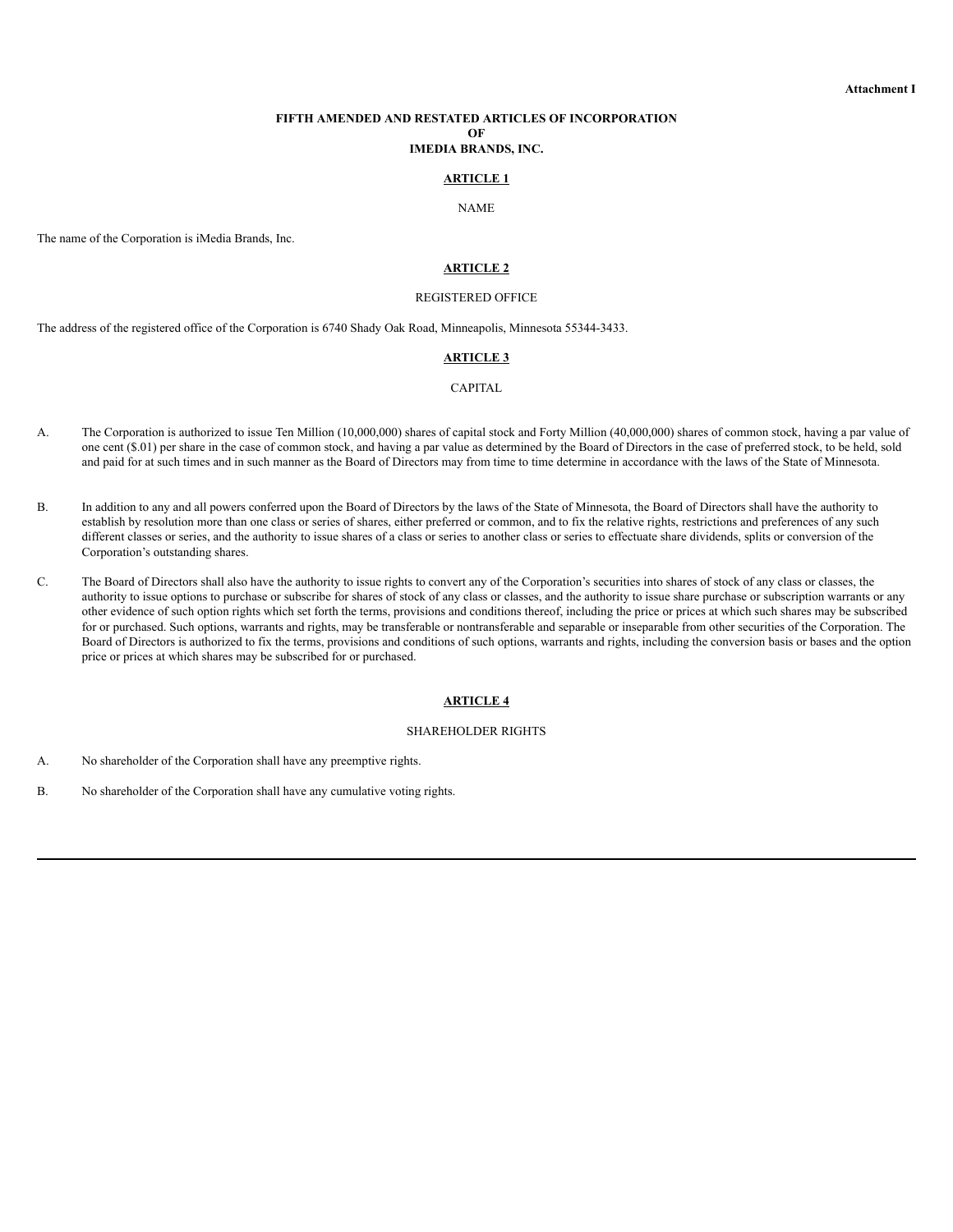# **ARTICLE 5**

# WRITTEN ACTION BY LESS THAN ALL OF THE DIRECTORS

Any action required or permitted to be taken at a Board meeting, other than an action requiring shareholder approval, may be taken by written action of the Board of Directors if signed by the number of directors that would be required to take the same action at a meeting at which all directors were present.

# **ARTICLE 6**

# LIMITED LIABILITY OF DIRECTORS

To the fullest extent permitted by law, a director shall have no personal liability to the Corporation or its shareholders for breach of fiduciary duty as a director. Any amendment to or repeal of this Article 6 shall not adversely affect any right or protection of a director of the Corporation for or with respect to any acts or omissions of such director occurring prior to such amendment or repeal.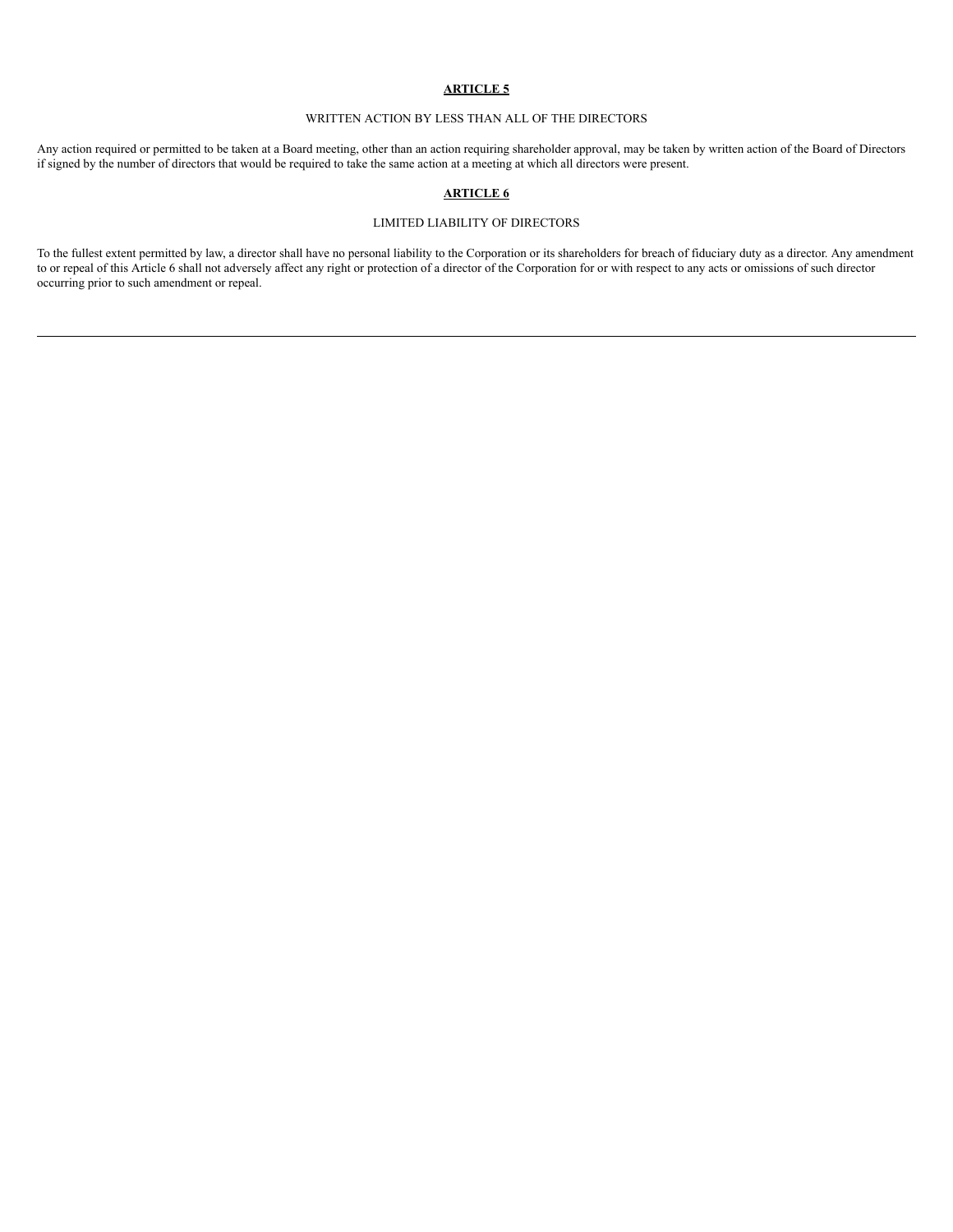#### **CERTIFICATE OF DESIGNATION, PREFERENCES AND RIGHTS OF SERIES A JUNIOR PARTICIPATING CUMULATIVE PREFERRED STOCK (\$0.01 PAR VALUE) OF IMEDIA BRANDS, INC.**

#### **Pursuant to Section 302A.401 of the Business Corporation Act of the State of Minnesota**

That pursuant to the authority conferred upon the Board of Directors of the Corporation (the "Board of Directors") by the Amended and Restated Articles of Incorporation of the Corporation (the "Articles"), a duly authorized committee of the Board of Directors on July 10, 2015, adopted the following resolution creating a series of four hundred thousand (400,000) shares of preferred stock of the par value of \$0.01 per share designated as Series A Junior Participating Cumulative Preferred Stock:

RESOLVED, that pursuant to the authority granted to and vested in the Board of Directors in accordance with the provisions of the Articles, a series of preferred stock of the Corporation be, and it hereby is, created, and that the designation and amount thereof and the relative rights and preferences of the shares of such series, are as follows:

SECTION 1. **DESIGNATION AND AMOUNT**. The shares of such series shall be designated as "Series A Junior Participating Cumulative Preferred Stock" (the "Series A Junior Participating Cumulative Preferred Stock") and shall have a par value per share of \$0.01, and the number of shares constituting the Series A Junior Participating Cumulative Preferred Stock shall be four hundred thousand (400,000). Such number of shares may be increased or decreased by resolution of the Board of Directors; provided that no decrease shall reduce the number of shares of Series A Junior Participating Cumulative Preferred Stock to a number less than the number of shares then outstanding plus the number of shares reserved for issuance upon the exercise of outstanding options, rights or warrants or upon the conversion of any outstanding securities issued by the Corporation convertible into Series A Junior Participating Cumulative Preferred Stock.

# SECTION 2. **DIVIDENDS AND DISTRIBUTIONS**.

(A) Subject to the prior and superior rights of the holders of any shares of any series of preferred stock ranking prior and superior to the shares of Series A Junior Participating Cumulative Preferred Stock with respect to dividends or distributions, the holders of shares of Series A Junior Participating Cumulative Preferred Stock shall be entitled to receive, when, as and if declared by the Board of Directors out of funds legally available for the purpose, quarterly dividends payable in cash on the first day of March, June, September and December in each year (each such date, a "Quarterly Dividend Payment Date") commencing on the first Quarterly Dividend Payment Date after the first issuance of a share or fraction of a share of Series A Junior Participating Cumulative Preferred Stock, in an amount per share (rounded to the nearest cent) equal to the greater of (a) \$10.00 or (b) subject to the provision for adjustment hereinafter set forth, 1,000 times the aggregate per share amount of all cash dividends, and 1,000 times the aggregate per share amount (payable in kind) of all non-cash dividends or other distributions other than a dividend payable in shares of Common Stock or a subdivision of the outstanding shares of Common Stock (by reclassification or otherwise), declared on the common stock, par value \$0.01 per share, of the Corporation (the "Common Stock") since the immediately preceding Quarterly Dividend Payment Date, or, with respect to the first Quarterly Dividend Payment Date, since the first issuance of any share or fraction of a share of Series A Junior Participating Cumulative Preferred Stock. In the event the Corporation shall at any time after July 23, 2015 (the "Rights Declaration Date") (i) declare any dividend on Common Stock payable in shares of Common Stock, (ii) subdivide the outstanding Common Stock, or (iii) combine the outstanding Common Stock into a small number of shares, then in each such case the amount to which holders of shares of Series A Junior Participating Cumulative Preferred Stock were entitled immediately prior to such event under clause (b) of the preceding sentence shall be adjusted by multiplying such amount by a fraction the numerator of which is the number of shares of Common Stock outstanding immediately after such event and the denominator of which is the number of shares of Common Stock that were outstanding immediately prior to such event.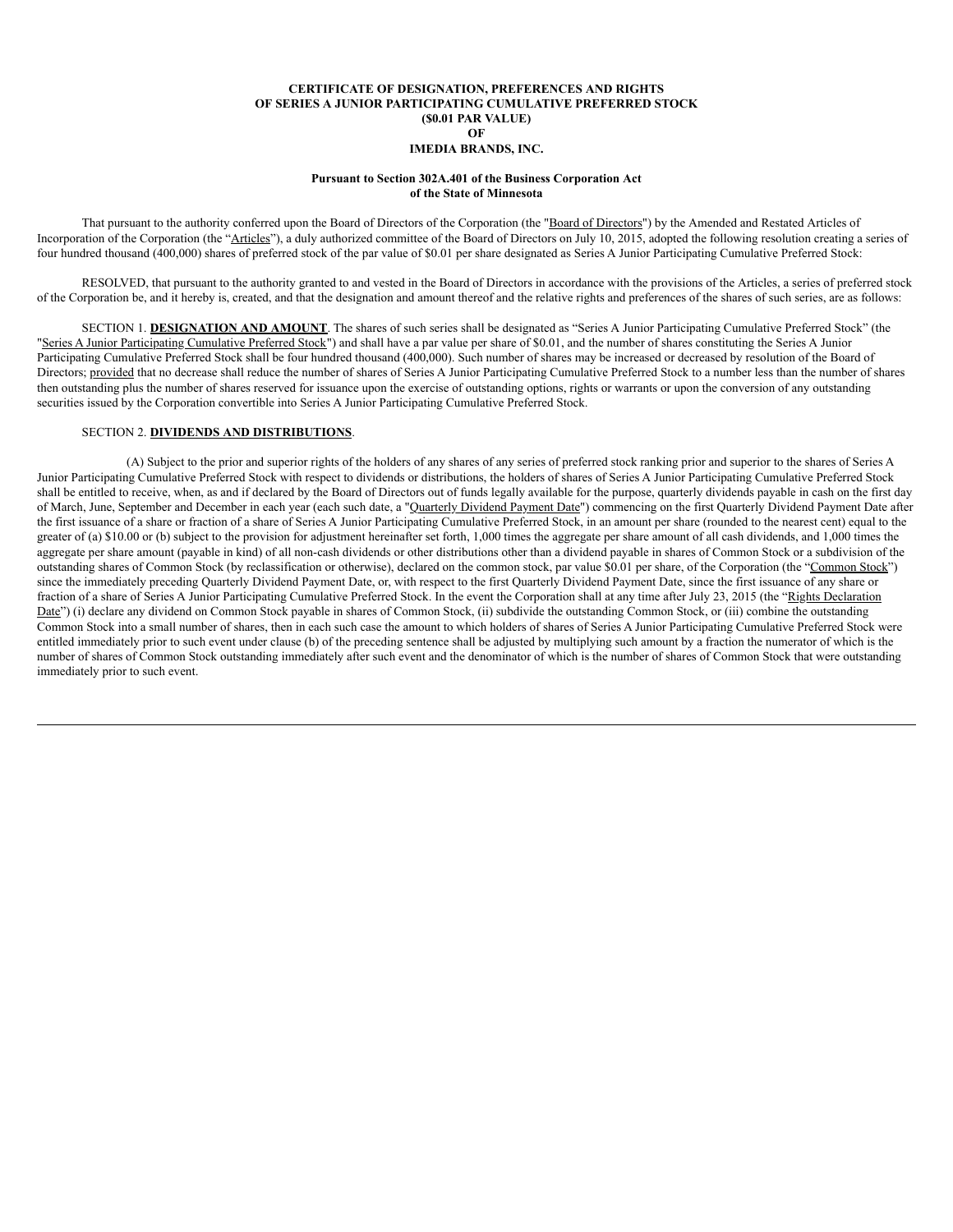(B) The Corporation shall declare a dividend or distribution on the Series A Junior Participating Cumulative Preferred Stock as provided in paragraph (A) above immediately after it declares a dividend or distribution on the Common Stock (other than a dividend payable in shares of Common Stock); provided that, in the event no dividend or distribution shall have been declared on the Common Stock during the period between any Quarterly Dividend Payment Date and the next subsequent Quarterly Dividend Payment Date, a dividend of \$10.00 per share on the Series A Junior Participating Cumulative Preferred Stock shall nevertheless be payable on such subsequent Quarterly Dividend Payment Date.

(C) Dividends shall begin to accrue and be cumulative on outstanding shares of Series A Junior Participating Cumulative Preferred Stock from the Quarterly Dividend Payment Date next preceding the date of issue of such shares of Series A Junior Participating Cumulative Preferred Stock, unless the date of issue of such shares is prior to the record date for the first Quarterly Dividend Payment Date, in which case dividends on such shares shall begin to accrue from the date of issue of such shares, or unless the date of issue is a Quarterly Dividend Payment Date or is a date after the record date for determination of holders of shares of Series A Junior Participating Cumulative Preferred Stock entitled to receive a quarterly dividend and before such Quarterly Dividend Payment Date, in either of which events such dividends shall begin to accrue and be cumulative from such Quarterly Dividend Payment Date. Accrued but unpaid dividends shall not bear interest. Dividends paid on the shares of Series A Junior Participating Cumulative Preferred Stock in an amount less than the total amount of such dividends at the time accrued and payable on such shares shall be allocated pro rata on a share-by-share basis among all such shares at the time outstanding. The Board of Directors may fix a record date for the determination of holders of shares of Series A Junior Participating Cumulative Preferred Stock entitled to receive payment of a dividend or distribution declared thereon, which record date shall be no more than 45 days prior to the date fixed for the payment thereof.

SECTION 3. **VOTING RIGHTS**. The holders of shares of Series A Junior Participating Cumulative Preferred Stock shall have the following voting rights:

(A) Subject to the provision for adjustment hereinafter set forth, each share of Series A Junior Participating Cumulative Preferred Stock shall entitle the holder thereof to 1,000 votes on all matters submitted to a vote of the shareholders of the Corporation. In the event the Corporation shall at any time after the Rights Declaration Date (i) declare any dividend on Common Stock payable in shares of Common Stock, (ii) subdivide the outstanding Common Stock, or (iii) combine the outstanding Common Stock into a smaller number of shares, then in each such case the number of votes per share to which holders of shares of Series A Junior Participating Cumulative Preferred Stock were entitled immediately prior to such event shall be adjusted by multiplying such number by a fraction the numerator of which is the number of shares of Common Stock outstanding immediately after such event and the denominator of which is the number of shares of Common Stock that were outstanding immediately prior to such event.

(B) Except as otherwise provided herein or by law, the holders of shares of Series A Junior Participating Cumulative Preferred Stock and the holders of shares of Common Stock shall vote together as one class on all matters submitted to a vote of shareholders of the Corporation.

(C) (i) If at any time dividends on any Series A Junior Participating Cumulative Preferred Stock shall be in arrears in an amount equal to six (6) quarterly dividends thereon, the occurrence of such contingency shall mark the beginning of a period (herein called a "default period") that shall extend until such time when all accrued and unpaid dividends for all previous quarterly dividend periods and for the current quarterly dividend period on all shares of Series A Junior Participating Cumulative Preferred Stock then outstanding shall have been declared and paid or set apart for payment. During each default period, all holders of preferred stock (including holders of the Series A Junior Participating Cumulative Preferred Stock) with dividends in arrears in an amount equal to six (6) quarterly dividends thereon, voting as a class, irrespective of series, shall have the right to elect two (2) directors.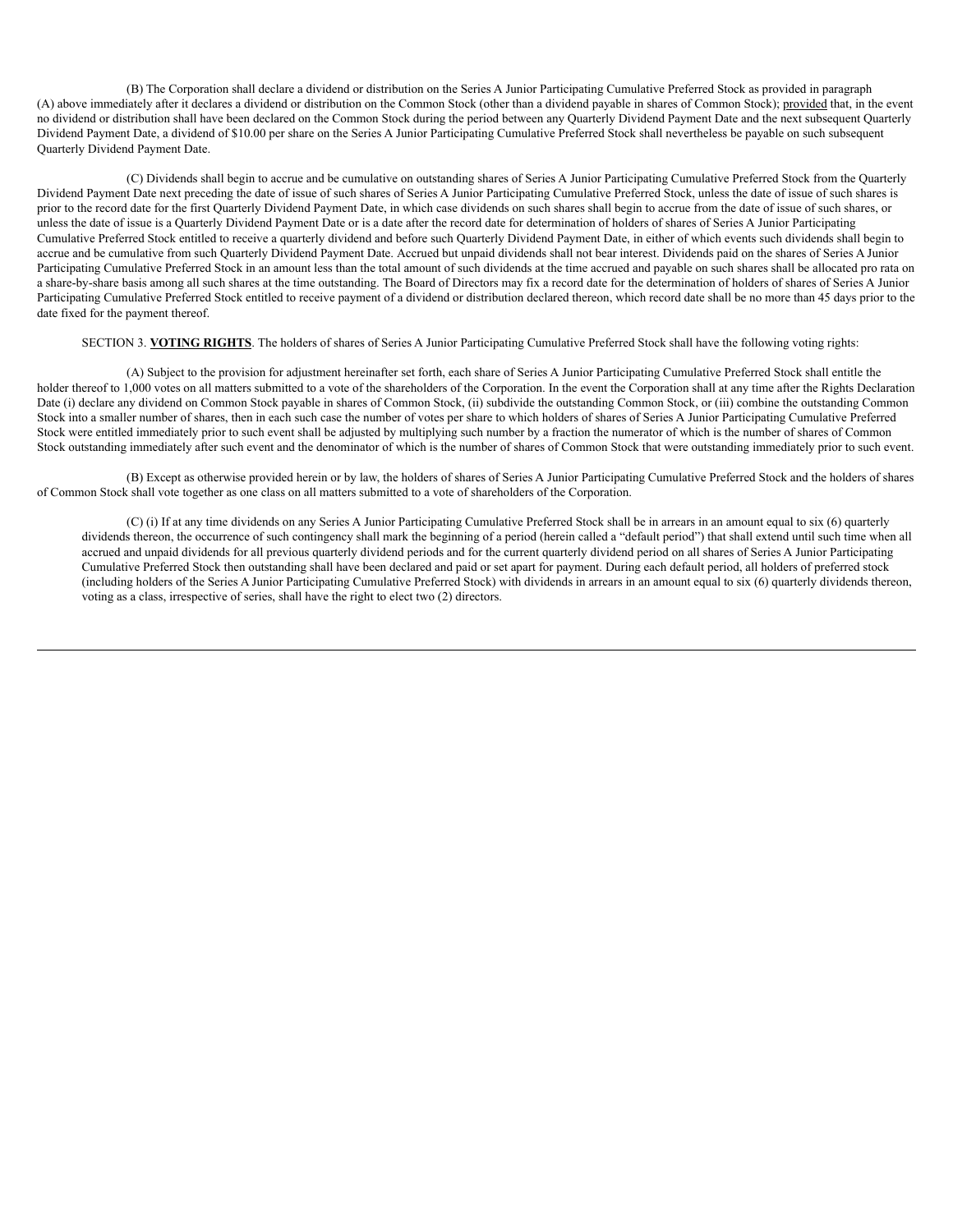(ii) During any default period, such voting right of the holders of Series A Junior Participating Cumulative Preferred Stock may be exercised initially at a special meeting called pursuant to subparagraph (iii) of this Section  $3(C)$  or at any annual meeting of shareholders, and thereafter at annual meetings of shareholders, provided that neither such voting right nor the right of the holders of any other series of preferred stock, if any, to increase, in certain cases, the authorized number of directors shall be exercised unless the holders of ten percent (10%) in number of shares of preferred stock outstanding shall be present in person or by proxy. The absence of a quorum of the holders of Common Stock shall not affect the exercise by the holders of preferred stock of such voting right. At any meeting at which the holders of preferred stock shall exercise such voting right initially during an existing default period, they shall have the right, voting as a class, to elect directors to fill such vacancies, if any, in the Board of Directors as may then exist up to two (2) directors or, if such right is exercised at an annual meeting, to elect two (2) directors. If the number that may be so elected at any special meeting does not amount to the required number, the holders of the preferred stock shall have the right to make such increase in the number of directors as shall be necessary to permit the election by them of the required number. After the holders of the preferred stock shall have exercised their right to elect directors in any default period and during the continuance of such period, the number of directors shall not be increased or decreased except by vote of the holders of cumulative preferred stock as herein provided or pursuant to the rights of any equity securities ranking senior to or pari passu with the Series A Junior Participating Cumulative Preferred Stock.

(iii) Unless the holders of preferred stock shall, during an existing default period, have previously exercised their right to elect directors, the Board of Directors may order, or any shareholder or shareholders owning in the aggregate not less than ten percent (10%) of the total number of shares of preferred stock outstanding, irrespective of series, may request, the calling of a special meeting of the holders of preferred stock, which meeting shall thereupon be called by the Chief Executive Officer, Chief Financial Officer, Chief Strategy Officer, a Vice-President or the Secretary of the Corporation. Notice of such meeting and of any annual meeting at which holders of preferred stock are entitled to vote pursuant to this paragraph (C)(iii) shall be given to each holder of record of preferred stock by mailing a copy of such notice to such holder at such holder's last address as the same appears on the books of the Corporation. Such meeting shall be called for a time not earlier than 20 days and not later than 60 days after such order or request, or in default of the calling of such meeting within 60 days after such order or request, such meeting may be called on similar notice by any shareholder or shareholders owning in the aggregate not less than ten percent (10%) of the total number of shares of preferred stock outstanding. Notwithstanding the provisions of this paragraph (C)(iii), no such special meeting shall be called during the period within 60 days immediately preceding the date fixed for the next annual meeting of the shareholders.

(iv) In any default period, the holders of Common Stock, and other classes of stock of the Corporation if applicable, shall continue to be entitled to elect the whole number of directors until the holders of preferred stock shall have exercised their right to elect two (2) directors voting as a class, after the exercise of which right (x) the directors so elected by the holders of preferred stock shall continue in office until their successors shall have been elected by such holders or until the expiration of the default period, and (y) any vacancy in the Board of Directors may (except as provided in paragraph  $(C)(ii)$  of this Section (3) be filled by vote of a majority of the remaining directors theretofore elected by the holders of the class of stock that elected the director whose office shall have become vacant. References in this paragraph (C) to directors elected by the holders of a particular class of stock shall include directors elected by such directors to fill vacancies as provided in clause (y) of the foregoing sentence.

(v) Immediately upon the expiration of a default period,  $(x)$  the right of the holders of preferred stock as a class to elect directors shall cease,  $(y)$  the term of any directors elected by the holders of Preferred stock as a class shall terminate, and (z) the number of directors shall be such number as may be provided for in the Articles or the Corporation's by-laws (the "By-Laws") irrespective of any increase made pursuant to the provisions of paragraph (C)(ii) of this Section 3 (such number being subject, however, to change thereafter in any manner provided by law or in the Articles or By-Laws). Any vacancies in the Board of Directors effected by the provisions of clauses (y) and (z) in the preceding sentence may be filled by a majority of the remaining directors.

(D) Except as set forth herein, holders of Series A Junior Participating Cumulative Preferred Stock shall have no special voting rights and their consent shall not be required (except to the extent they are entitled to vote with holders of Common Stock as set forth herein) for taking any corporate action.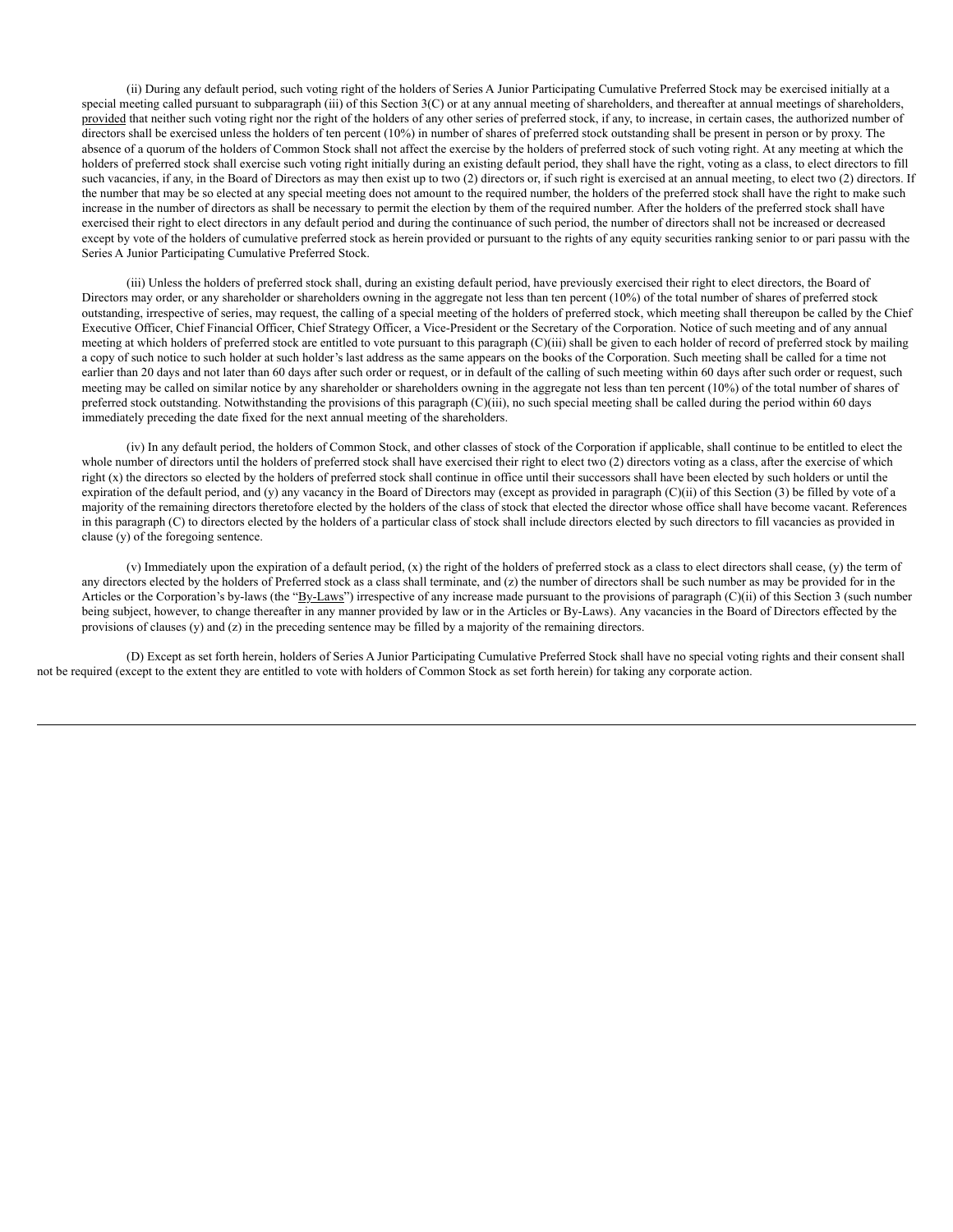SECTION 4. **REACQUIRED SHARES**. Any shares of Series A Junior Participating Cumulative Preferred Stock purchased or otherwise acquired by the Corporation in any manner whatsoever shall be retired and cancelled promptly after the acquisition thereof. All such shares shall upon their cancellation become authorized but unissued shares of preferred stock of the Corporation and may be reissued as part of a new series of preferred stock to be established by resolution or resolutions of the Board of Directors, subject to the conditions and restrictions on issuance set forth herein or as otherwise required by law.

#### SECTION 5. **LIQUIDATION, DISSOLUTION OR WINDING UP**.

(A) Upon any liquidation (voluntary or otherwise), dissolution or winding up of the Corporation, no distribution shall be made to the holders of shares of stock ranking (either as to dividends or upon liquidation, dissolution or winding up) junior to the Series A Junior Participating Cumulative Preferred Stock unless, prior thereto, the holders of shares of Series A Junior Participating Cumulative Preferred Stock shall have received \$10.00 per share, plus an amount equal to accrued and unpaid dividends and distributions thereon, whether or not declared, to the date of such payment (the "Series A Liquidation Preference"). Following the payment of the full amount of the Series A Liquidation Preference, no additional distributions shall be made to the holders of shares of Series A Junior Participating Cumulative Preferred Stock unless, prior thereto, the holders of shares of Common Stock shall have received an amount per share (the "Common Adjustment") equal to the quotient obtained by dividing (i) the Series A Liquidation Preference by (ii) 1,000 (as appropriately adjusted as set forth in subparagraph C below to reflect such events as stock splits, stock dividends and recapitalizations with respect to the Common Stock) (such number in clause (ii), the "Adjustment Number"). Following the payment of the full amount of the Series A Liquidation Preference and the Common Adjustment in respect of all outstanding shares of Series A Junior Participating Cumulative Preferred Stock and Common Stock, respectively, holders of Series A Junior Participating Cumulative Preferred Stock and holders of shares of Common Stock shall receive their ratable and proportionate share of the remaining assets to be distributed in the ratio of the Adjustment Number to 1 with respect to such Cumulative Preferred Stock and Common Stock, on a per share basis, respectively.

(B) In the event, however, that there are not sufficient assets available to permit payment in full of the Series A Liquidation Preference and the liquidation preferences of all other series of preferred stock, if any, that rank on a parity with the Series A Junior Participating Cumulative Preferred Stock, then such remaining assets shall be distributed ratably to the holders of such parity shares in proportion to their respective liquidation preferences. In the event, however, that there are not sufficient assets available to permit payment in full of the Common Adjustment, then such remaining assets shall be distributed ratably to the holders of Common Stock.

(C) In the event the Corporation shall at any time after the Rights Declaration Date (i) declare any dividend on Common Stock payable in shares of Common Stock, (ii) subdivide the outstanding Common Stock, or (iii) combine the outstanding Common Stock into a smaller number of shares, then in each such case the Adjustment Number in effect immediately prior to such event shall be adjusted automatically by multiplying such Adjustment Number by a fraction the numerator of which is the number of shares of Common Stock outstanding immediately after such event and the denominator of which is the number of shares of Common Stock that were outstanding immediately prior to such event.

SECTION 6. **CONSOLIDATION, MERGER, ETC.** In the event the Corporation shall enter into any consolidation, merger, combination or other transaction in which the shares of Common Stock are exchanged for or changed into other stock or securities, cash and/or any other property, then in any such case the shares of Series A Junior Participating Cumulative Preferred Stock shall at the same time be similarly exchanged or changed in an amount per share (subject to the provision for adjustment hereinafter set forth) equal to 1,000 times the aggregate amount of stock, securities, cash and/or any other property (payable in kind), as the case may be, into which or for which each share of Common Stock is changed or exchanged. In the event the Corporation shall at any time after the Rights Declaration Date (i) declare any dividend on Common Stock payable in shares of Common Stock, (ii) subdivide the outstanding Common Stock, or (iii) combine the outstanding Common Stock into a smaller number of shares, then in each such case the amount set forth in the preceding sentence with respect to the exchange or change of shares of Series A Junior Participating Cumulative Preferred Stock shall be adjusted by multiplying such amount by a fraction the numerator of which is the number of shares of Common Stock outstanding immediately after such event and the denominator of which is the number of shares of Common Stock that were outstanding immediately prior to such event.